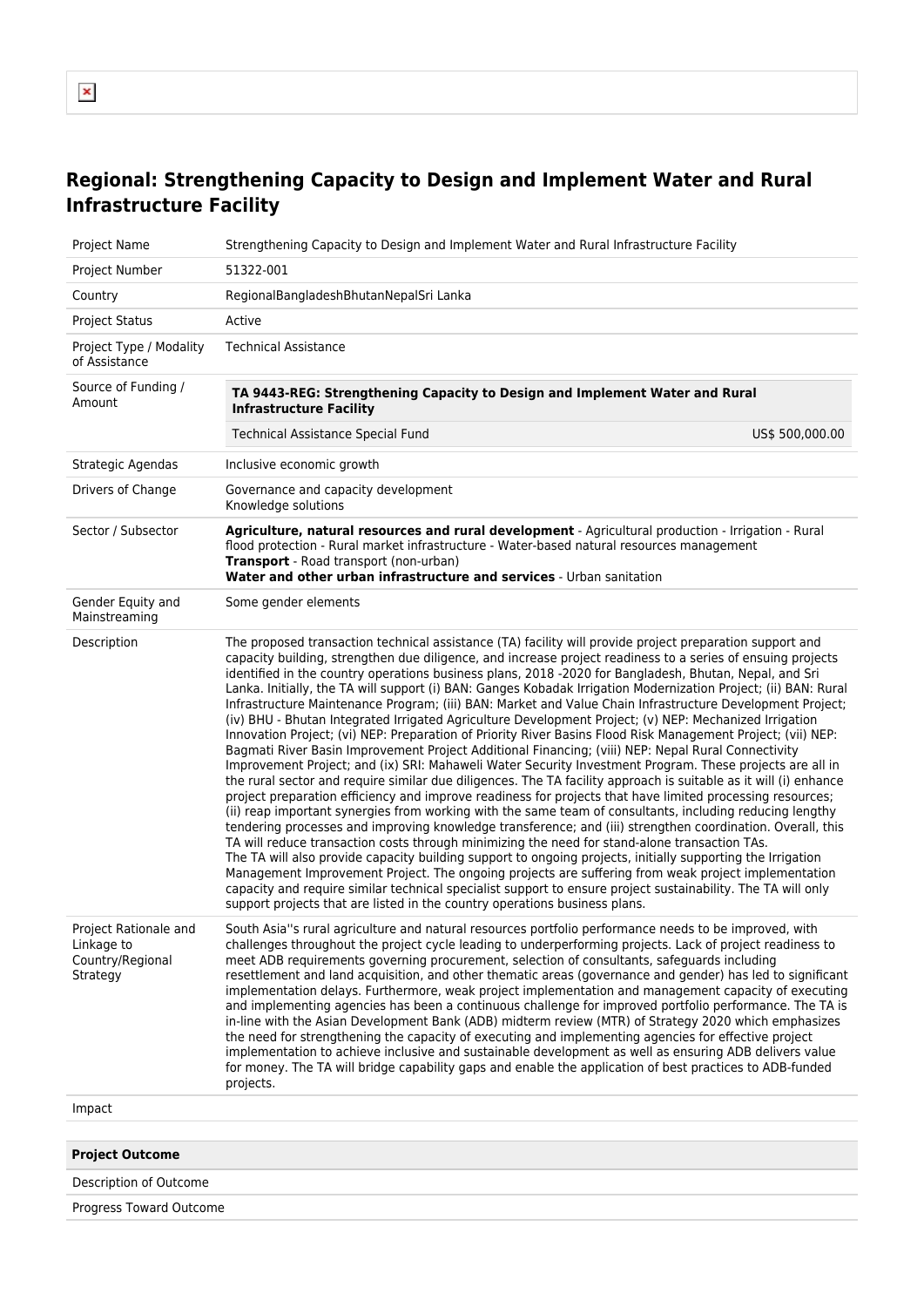## **Implementation Progress**

Description of Project Outputs

Status of Implementation Progress (Outputs, Activities, and Issues)

Geographical Location **Bangladesh - Nation-wide; Bhutan - Nation-wide**; Nepal - Nationwide; Sri Lanka - Nation-wide

| <b>Summary of Environmental and Social Aspects</b> |                                                                                                                                                                                                                                                                                                                                                                                                                                                                                          |                                                                               |  |  |  |  |
|----------------------------------------------------|------------------------------------------------------------------------------------------------------------------------------------------------------------------------------------------------------------------------------------------------------------------------------------------------------------------------------------------------------------------------------------------------------------------------------------------------------------------------------------------|-------------------------------------------------------------------------------|--|--|--|--|
| <b>Environmental Aspects</b>                       |                                                                                                                                                                                                                                                                                                                                                                                                                                                                                          |                                                                               |  |  |  |  |
| <b>Involuntary Resettlement</b>                    |                                                                                                                                                                                                                                                                                                                                                                                                                                                                                          |                                                                               |  |  |  |  |
| Indigenous Peoples                                 |                                                                                                                                                                                                                                                                                                                                                                                                                                                                                          |                                                                               |  |  |  |  |
|                                                    | <b>Stakeholder Communication, Participation, and Consultation</b>                                                                                                                                                                                                                                                                                                                                                                                                                        |                                                                               |  |  |  |  |
| During Project Design                              |                                                                                                                                                                                                                                                                                                                                                                                                                                                                                          |                                                                               |  |  |  |  |
| During Project Implementation                      |                                                                                                                                                                                                                                                                                                                                                                                                                                                                                          |                                                                               |  |  |  |  |
|                                                    |                                                                                                                                                                                                                                                                                                                                                                                                                                                                                          |                                                                               |  |  |  |  |
| <b>Business Opportunities</b>                      |                                                                                                                                                                                                                                                                                                                                                                                                                                                                                          |                                                                               |  |  |  |  |
| <b>Consulting Services</b>                         | The TA facility will provide 24.5 person months of consulting services (13.5 international and 9.0 national) in the<br>field of rural infrastructure (water resources and irrigation), procurement, economics, financial management,<br>environment, safequards, social development and project coordination. The consultants will be recruited using<br>individual consultant selection method based on the requirements of each project and deployed based on each<br>project's needs. |                                                                               |  |  |  |  |
| Procurement                                        | Not applicable.                                                                                                                                                                                                                                                                                                                                                                                                                                                                          |                                                                               |  |  |  |  |
|                                                    |                                                                                                                                                                                                                                                                                                                                                                                                                                                                                          |                                                                               |  |  |  |  |
| Responsible ADB Officer                            |                                                                                                                                                                                                                                                                                                                                                                                                                                                                                          | Marsh, Suzanne                                                                |  |  |  |  |
| Responsible ADB Department                         |                                                                                                                                                                                                                                                                                                                                                                                                                                                                                          | South Asia Department                                                         |  |  |  |  |
| Responsible ADB Division                           |                                                                                                                                                                                                                                                                                                                                                                                                                                                                                          | Environment, Natural Resources & Agriculture Division, SARD                   |  |  |  |  |
| <b>Executing Agencies</b>                          |                                                                                                                                                                                                                                                                                                                                                                                                                                                                                          | Asian Development Bank<br>6 ADB Avenue,<br>Mandaluyong City 1550, Philippines |  |  |  |  |
| <b>Timetable</b>                                   |                                                                                                                                                                                                                                                                                                                                                                                                                                                                                          |                                                                               |  |  |  |  |
| <b>Concept Clearance</b>                           |                                                                                                                                                                                                                                                                                                                                                                                                                                                                                          |                                                                               |  |  |  |  |
| <b>Fact Finding</b>                                |                                                                                                                                                                                                                                                                                                                                                                                                                                                                                          |                                                                               |  |  |  |  |
| <b>MRM</b>                                         |                                                                                                                                                                                                                                                                                                                                                                                                                                                                                          |                                                                               |  |  |  |  |
| Approval                                           |                                                                                                                                                                                                                                                                                                                                                                                                                                                                                          | 01 Dec 2017                                                                   |  |  |  |  |
| <b>Last Review Mission</b>                         |                                                                                                                                                                                                                                                                                                                                                                                                                                                                                          |                                                                               |  |  |  |  |
| Last PDS Update                                    |                                                                                                                                                                                                                                                                                                                                                                                                                                                                                          | 25 Sep 2018                                                                   |  |  |  |  |

## **TA 9443-REG**

| <b>Milestones</b> |                          |                         |                |                          |                          |  |  |
|-------------------|--------------------------|-------------------------|----------------|--------------------------|--------------------------|--|--|
| <b>Approval</b>   | <b>Signing Date</b>      | <b>Effectivity Date</b> | <b>Closing</b> |                          |                          |  |  |
|                   |                          |                         | Original       | <b>Revised</b>           | <b>Actual</b>            |  |  |
| 01 Dec 2017       | $\overline{\phantom{a}}$ | 01 Dec 2017             | 30 Jun 2020    | $\overline{\phantom{a}}$ | $\overline{\phantom{a}}$ |  |  |

| <b>Financing Plan/TA Utilization</b> |                           |                 |      |                                 |      |        | <b>Cumulative Disbursements</b> |             |           |
|--------------------------------------|---------------------------|-----------------|------|---------------------------------|------|--------|---------------------------------|-------------|-----------|
| <b>ADB</b>                           | Cofinancing   Counterpart |                 |      |                                 |      |        | Total                           | Date        | Amount    |
|                                      |                           | Gov             |      | Beneficiaries   Project Sponsor |      | Others |                                 |             |           |
| 500,000.00                           |                           | $0.00$   $0.00$ | 0.00 |                                 | 0.00 | 0.00   | 500.000.00                      | 01 Dec 2017 | 45.980.42 |